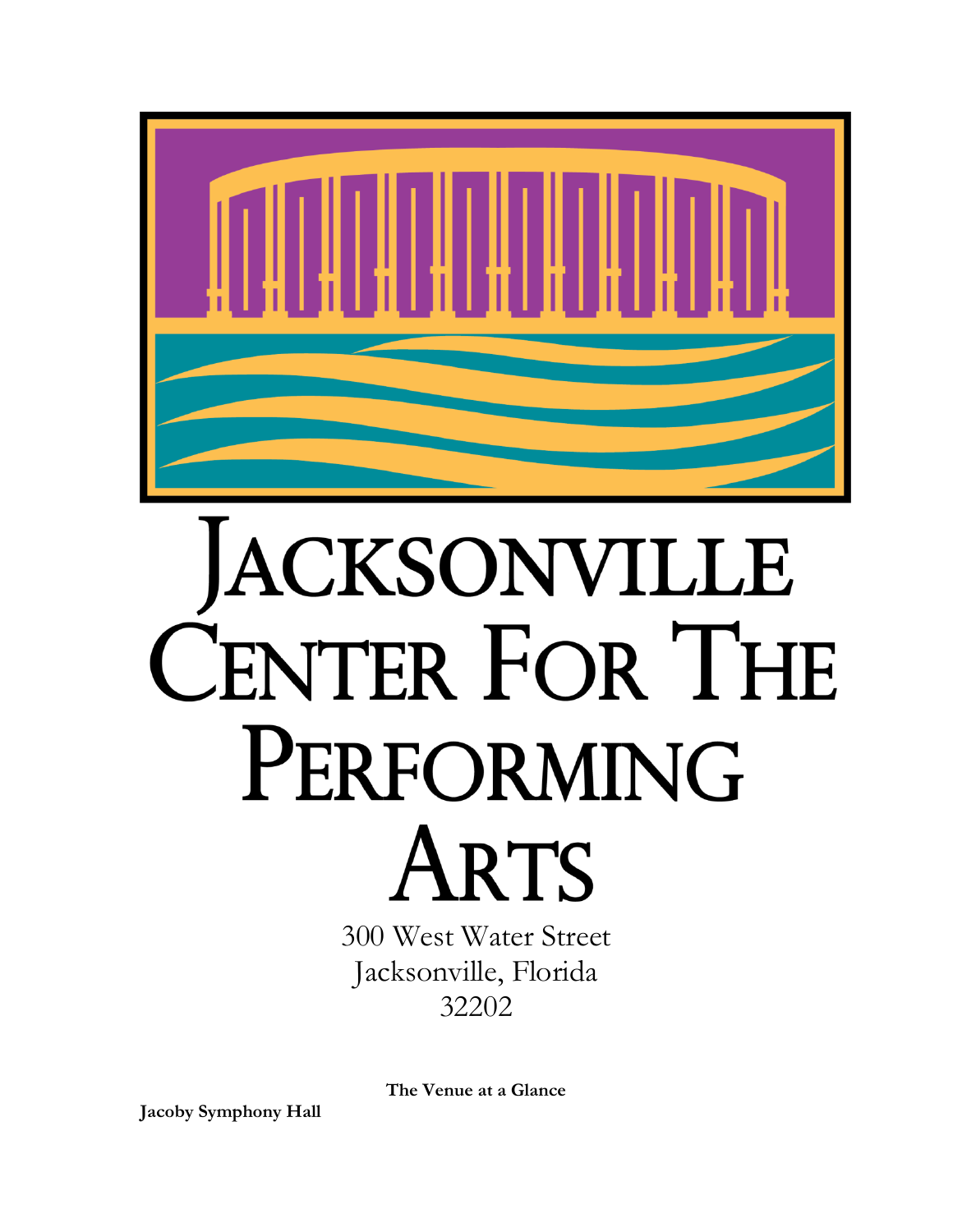Home of the Jacksonville Symphony Orchestra



Orchestra Level Seating: 974 Mezzanine / Terrace Level Seating: 342 Balcony / Grand Tier Seating: 288 Choir Loft: 120

Stage:

Modified Thrust (66ft wide by 40ft deep) Semi-Permanent Riser System Ground Level Loading Door with 8ft by 8ft Hydraulic Lift Hanging Points are available over stage.



**Jacoby Hall's Pipe Organ**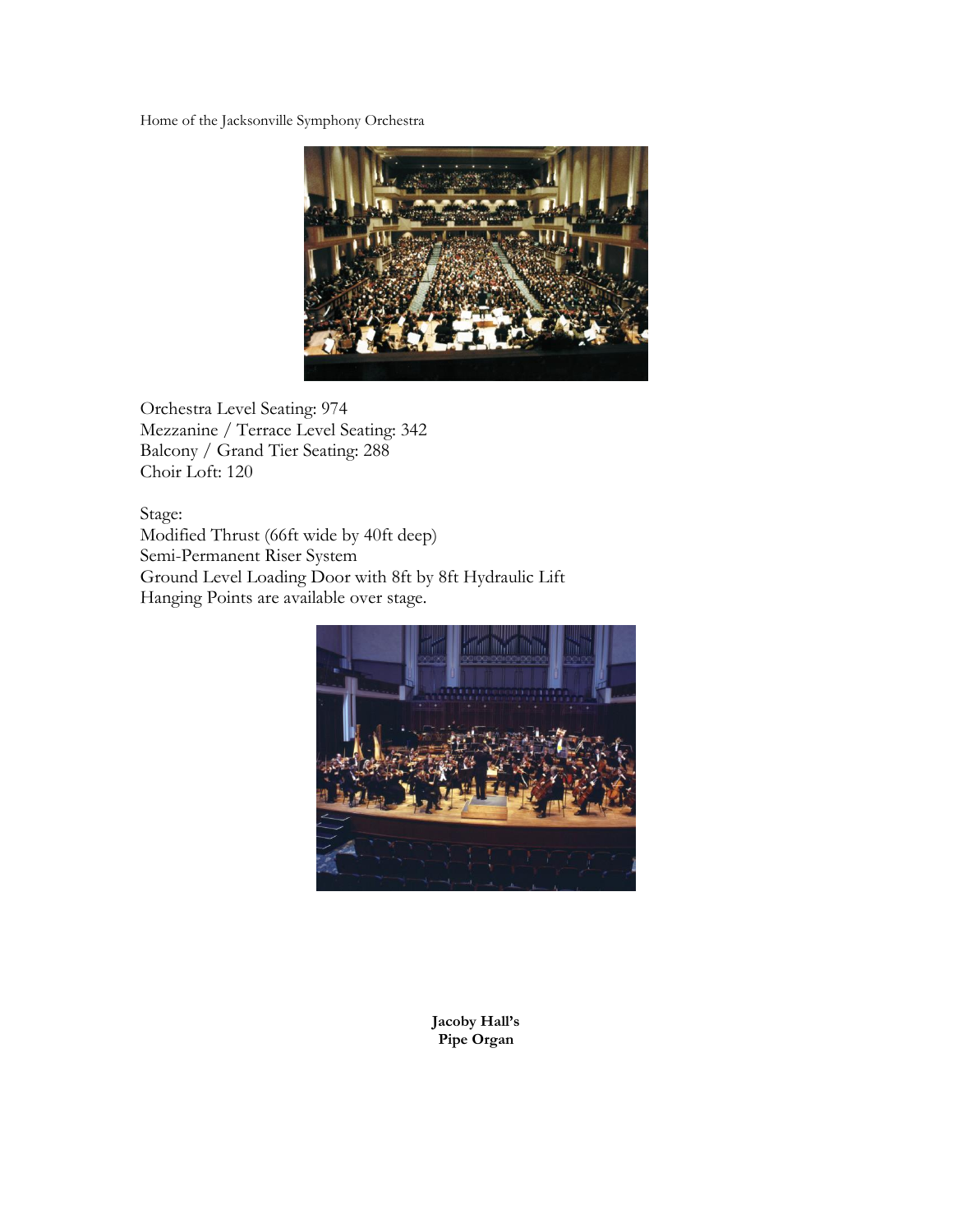

## **Organ Specifications**

- Casavant Fr'eres Opus 553 Organ
- 4 Manual (Keyboard) Console
- Manufactured in St. Hyacinthe, Quebec
- Built for its original home at the First Baptist Church of Syracuse, New York in 1914
- $\bullet$  6,215 Pipes
- 97 Ranks of Pipes
- 80 Speaking Stops
- Pipes range in speaking length from 3/8 inch to 32 feet
- Installed in the Jacoby Hall June 2000, dedicated to the City of Jacksonville

**Jacoby Hall Orchestra Level Seating**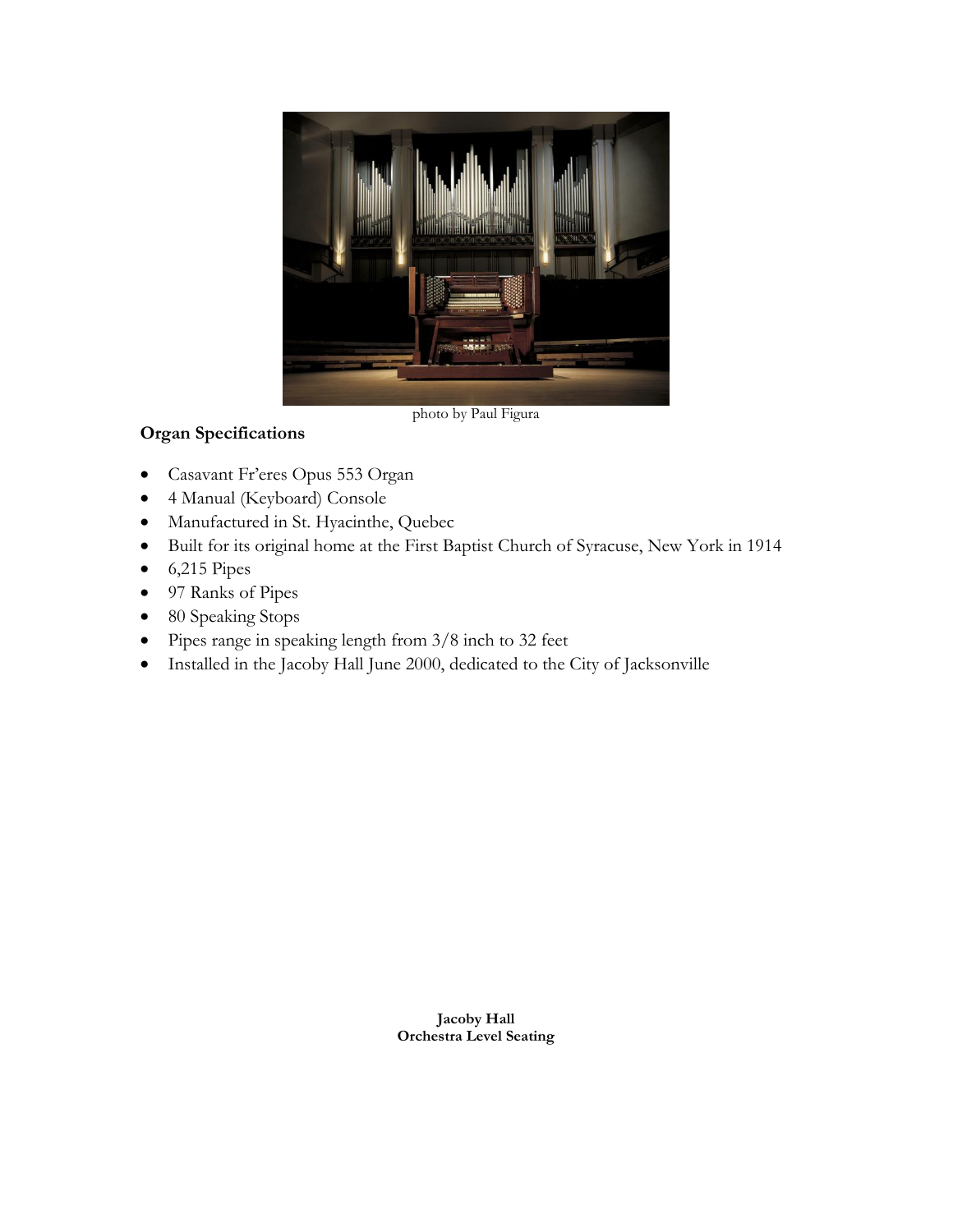

**Jacoby Hall Mezzanine / Terrace Level Seating**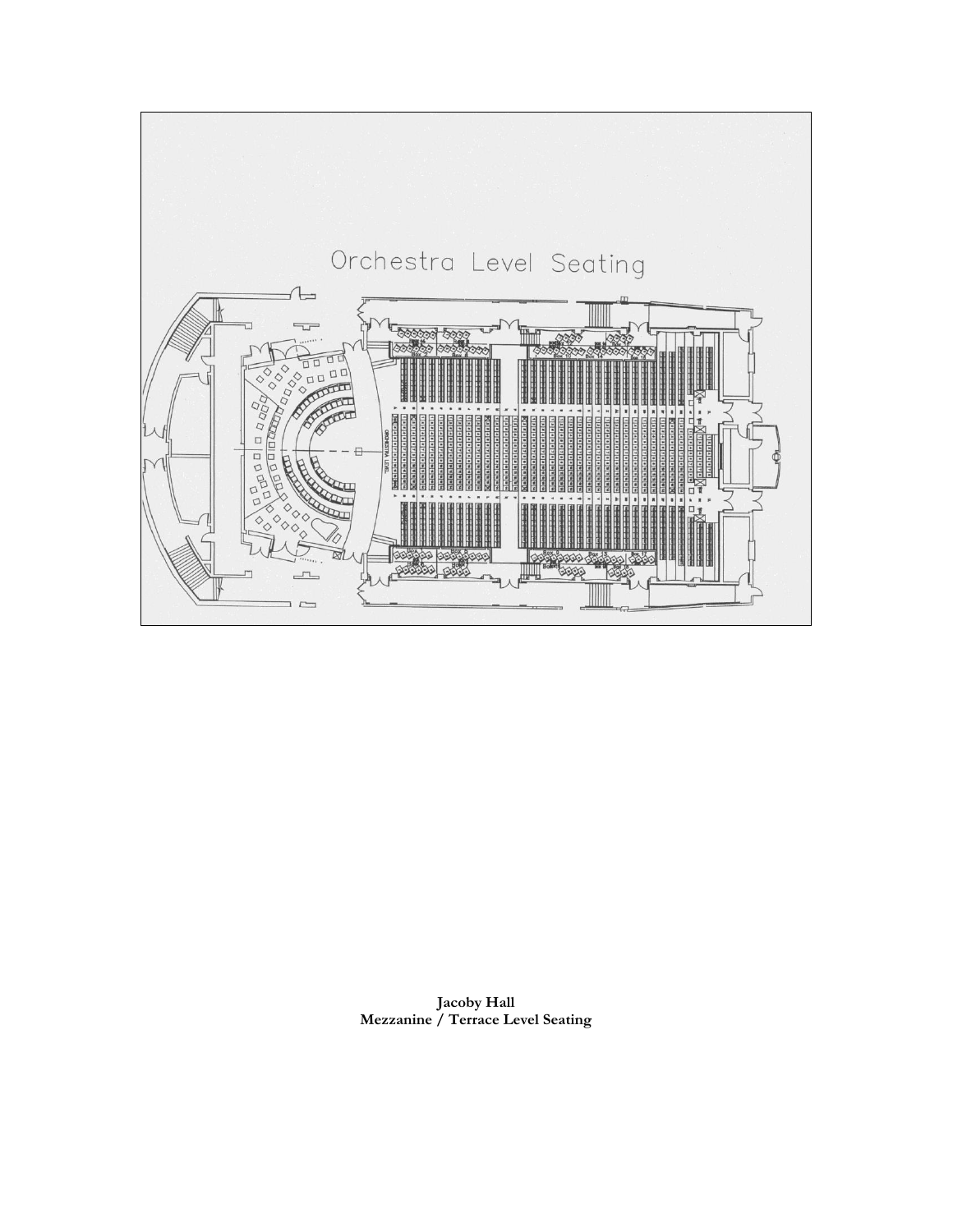

**Jacoby Hall Grand Tier Level Seating**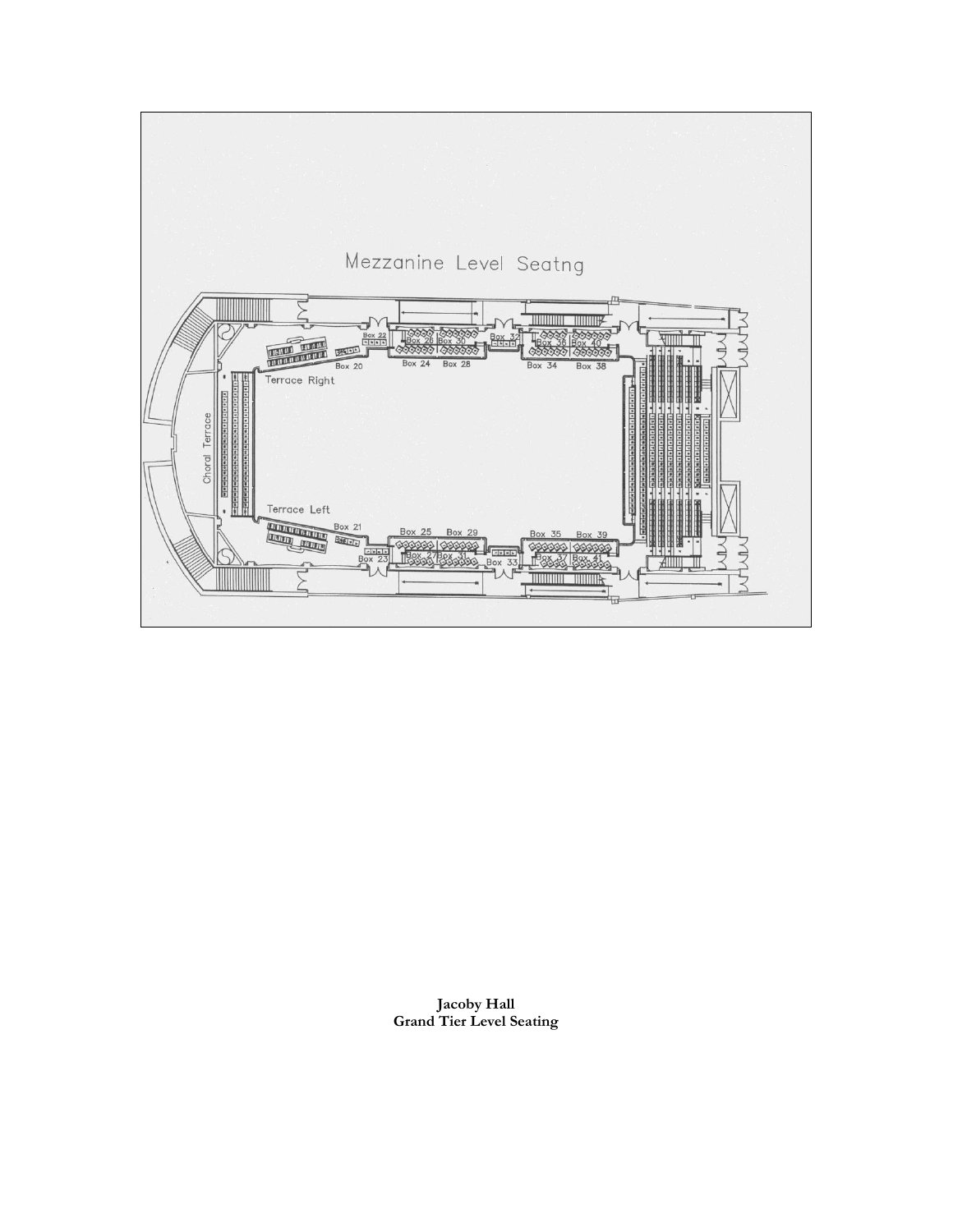

## **Technical Information**

**Power:** 2-100A/3 Phase USL and R, 400A w/ Distro at Loading Dock

**General Lighting Inventory**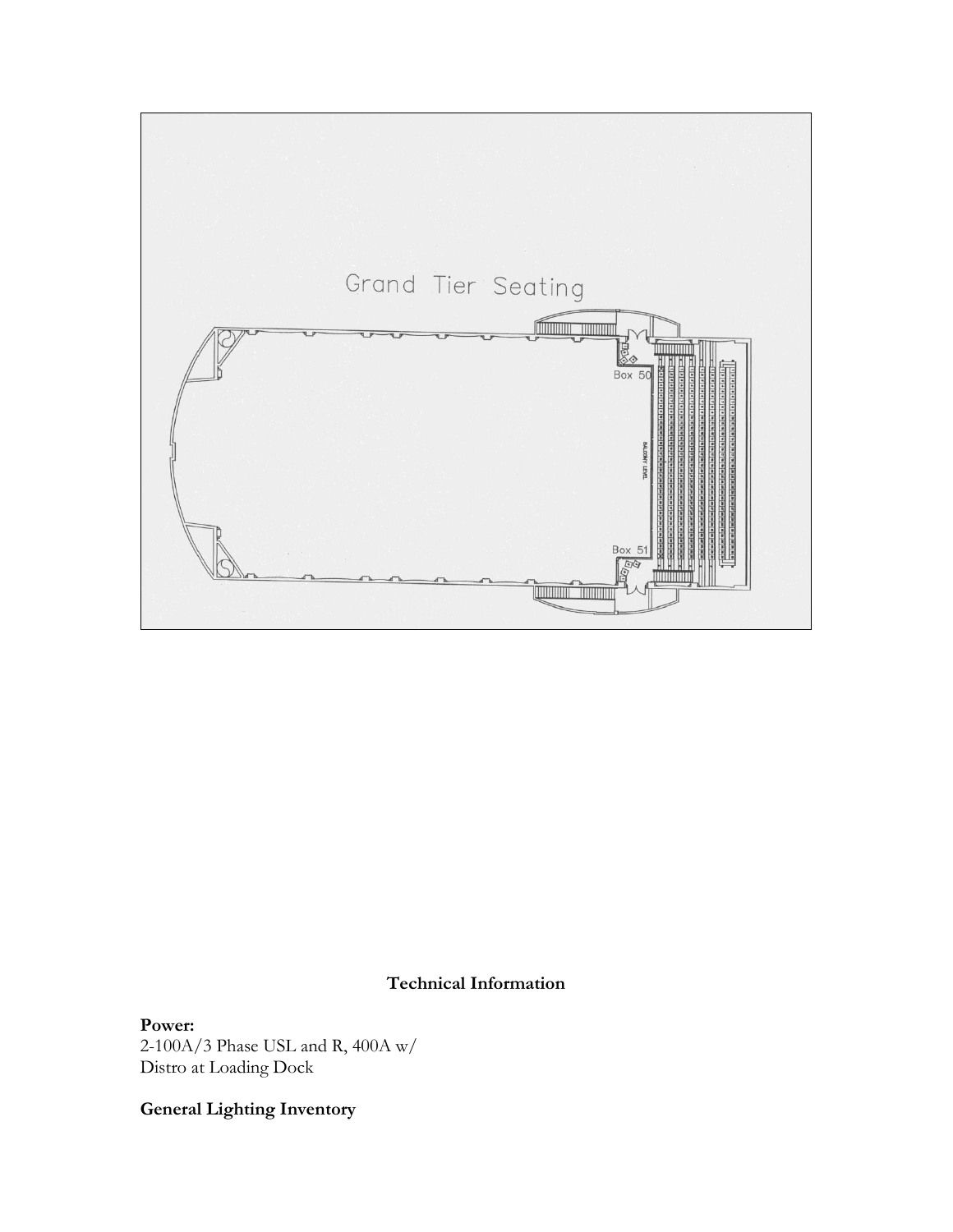Control: E. T. C. Insight Dimmers: 175 Sensor Dimmers

Lighting Instruments: (Shared by all theatres) Source 4 Models: Forty (40) 450 Sixty (60) 436 Sixty (60) 426 Sixty (60) 419 Ten (10) 410 Four (4) 405

Ellipsoidal: Strand Models: Eighteen (18) 750 EHF / 4.5x6.5 Forty (40) 750 EHF 6x9 Ten (10) 750 EHF 6x12

Fresnel: Altman Models: Eighteen (18) 175Q Twenty Four (24) 165Q

PAR 64:  $Sixty(60)$ Source 4 PAR : Eighteen (18)

Strip Lights: Twelve  $(12)$ L & E Model PAR 56 / 3 circuit – 12 lamp Twenty Four (24) Mini Strip  $MR - 16 / 3$  circuit – 30 lamp Seven (7) 3 cell / 1K per circuit Cyc Lights

Follow Spotlights: Four (4) 2,000w Strong Super Troupers (Moran Theater) Two (2) 1,600w Super Troupers (Jacoby Hall) One (1) HMI 757 Spotlight (Terry Theater)

## **Sound Inventory**

Mixing Console: Crest GT (32 inputs / 8 sends)

House Mix Mobile Racks: Cassette Recorder: Tascam 112MKII Compact Disc Player: Tascam CD-401 MKII Digital Multi-Effects Unit: Yamaha SPX-900 Dual Gate / Expander: Drawmer DS201B Quad Compressor / De-esser: BSS DRP404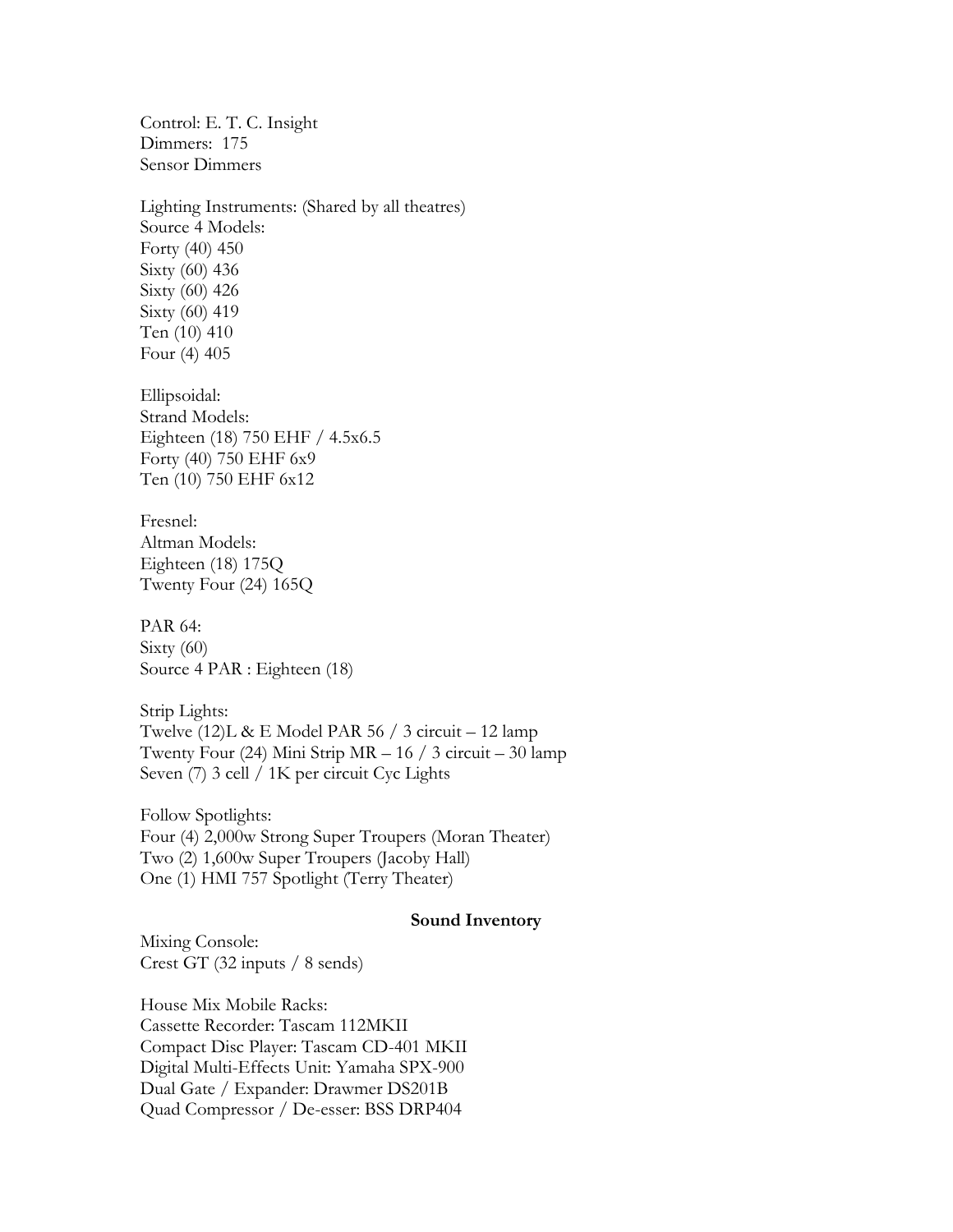Dual Compressor / Limiter / Gate: DBX 166A

## **General Microphone Inventory**

(Shared)Monitors: Eight (8) Floor Wedges / JBL MR 802 Side Fill Monitors: JBL SR 4725A

Microphones: Four (4) Crown PCC-166 Two (2) AKG C535EB Two (2) AKG C5900 Two (20 AKG 3000 Four (4) Shure Beta 57MR Eight (8) Shure SM58-LC Eight (8) Shure Beta 58MR Four (4) Beyerdynamic M300TG Two (2) Beyerdynamic M201TG Two (2) Sennheiser MD 421-U Wireless Microphones: Two (2) Lavaliere Country man MEMWS05BSA Two (2) Audio Tecnica AT-831 Direct Inputs: Four (4) Passive

Microphone Stands / Booms: Four (4) Large Boom Stands Four (4) Short Telescoping Stands Four (4) Short Booms Twenty (20) Collapsible Tripod Stands with Booms Six (6) Standard Upright Stands Two (2) Standard Boom Arms Four (4) Desk Stands

Intercom: Clear-Com (All Areas) Hearing Assist Systems: All halls are equipped with InfaRed Systems with 110 headset receivers.

## *Stagehand Labor Guidelines*

## **Minimum Crews\***

ASM Global or the designated representative of ASM Global will determine the minimum crew required for any event.

## **Duration of Labor Calls and Rates of Pay\***

- The minimum duration of any work call is 4 hours.
- All work calls or hours starting or continuing between 12am and 8am will be billed at 1 and 1/2 times the base rate.
- All hours of a work call lasting more than 8 hours in a day (excluding hours billed as a performance) will be billed at 1 and 1/2 times the base rate.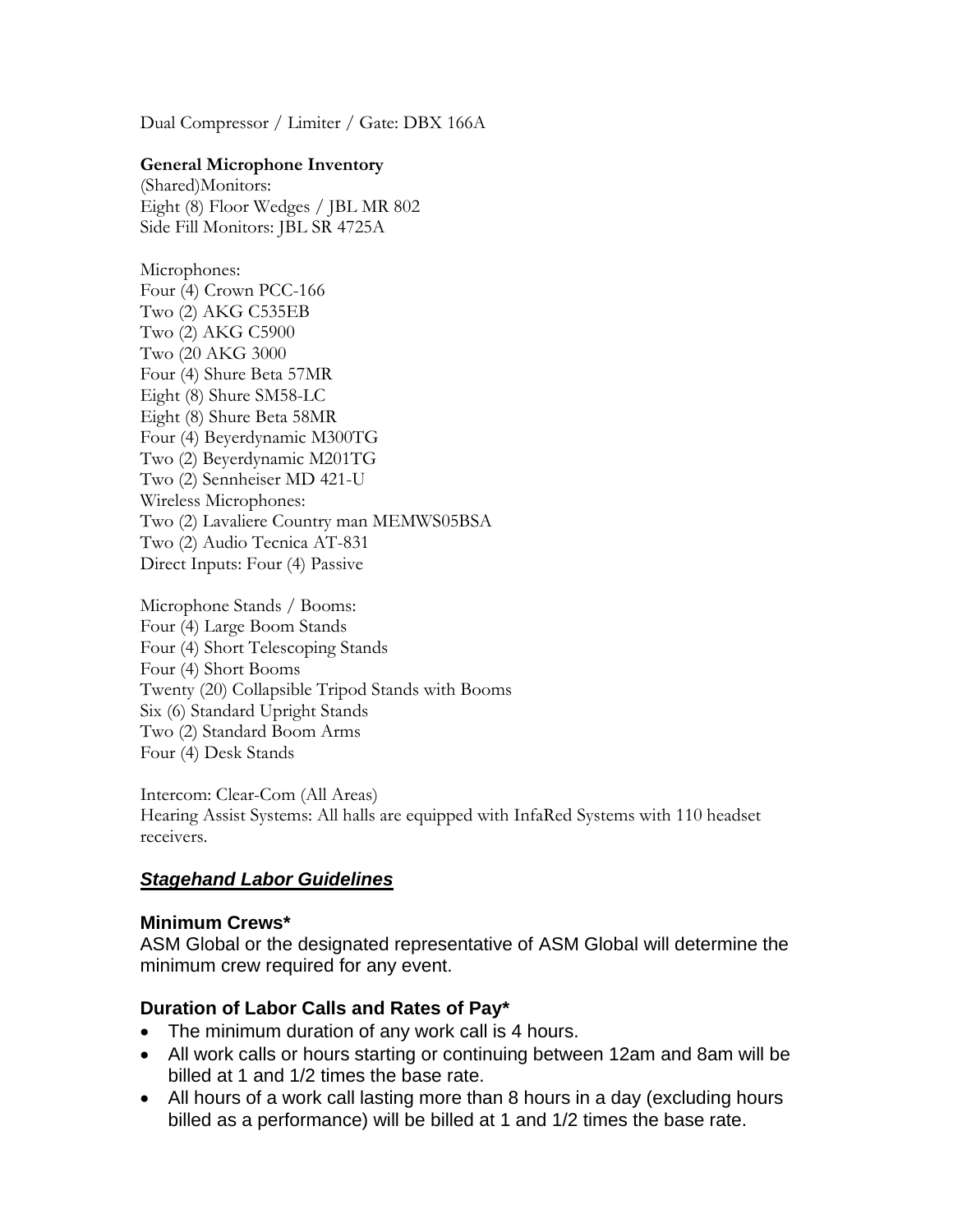- A performance call consists of 3 and 1/2 hours, beginning I/2 hour before the advertised curtain time.
- Performances running more than 3 hours from advertised curtain time will revert to the proper hourly rate of pay.
- All work performed during the third performance in a work day will be billed at 1 and 1/2 times the base rate.
- Any work calls starting the next day for the same event may be billed at 1 and 1/2 times the base rate if the call for the next days work call starts less than 8 hours from the end of the last work call.
- All work performed as a "Continuity Call" (call to clean up or adjust before or after a performance that is not associated with an IN) over 1 and 1/2 hours will be paid as 4 hours.
- All work performed on "Major" holidays will be billed at 2 times the base rate.\*
- All work performed on "Minor" holidays will be billed at 1 and 1/2 times the base rate.\*

# **Meals and Breaks\***

- There must be a 10-min. break at some time (mid-way) within any 5 hour period of work.
- There must be a meal break prior to the end of the 5th hour of any work call and by the end of each subsequent 5-hour period. This break can consist in length of either 1 hour (not paid) or 1/2 hour (paid) with a hot meal provided by the event. If a meal break is not allowed, hourly rates will be billed at 1 and 1/2 times the existing rate of pay.
- There must be a 90 minute break between performances.

# **Stewards, Department Heads and Special Rates\***

- A non-working steward will be placed on any call numbering 15 persons or over.
- If department heads are not required by an event, SMG may appoint them if determined necessary.
- Forklift operators are to be paid at department head rate.
- Truss spotlight operators are to be paid at rigging rate.
- Only the steward or Production Manager (ASM) may reassign any persons assigned to a task or department.
- **A house sound engineer must add to all performances**.

# **Filmed Events\***

- Unless otherwise arranged, all hours worked of an event that is recorded by film or video and is not simply "archival" in nature will be billed at a Filming Rate.
- Some "Grip" work is covered by our labor, such as cable paging.
- Work rules for a filmed event are generally the same as non-filmed events.

# **Commercial / Industrial Events\***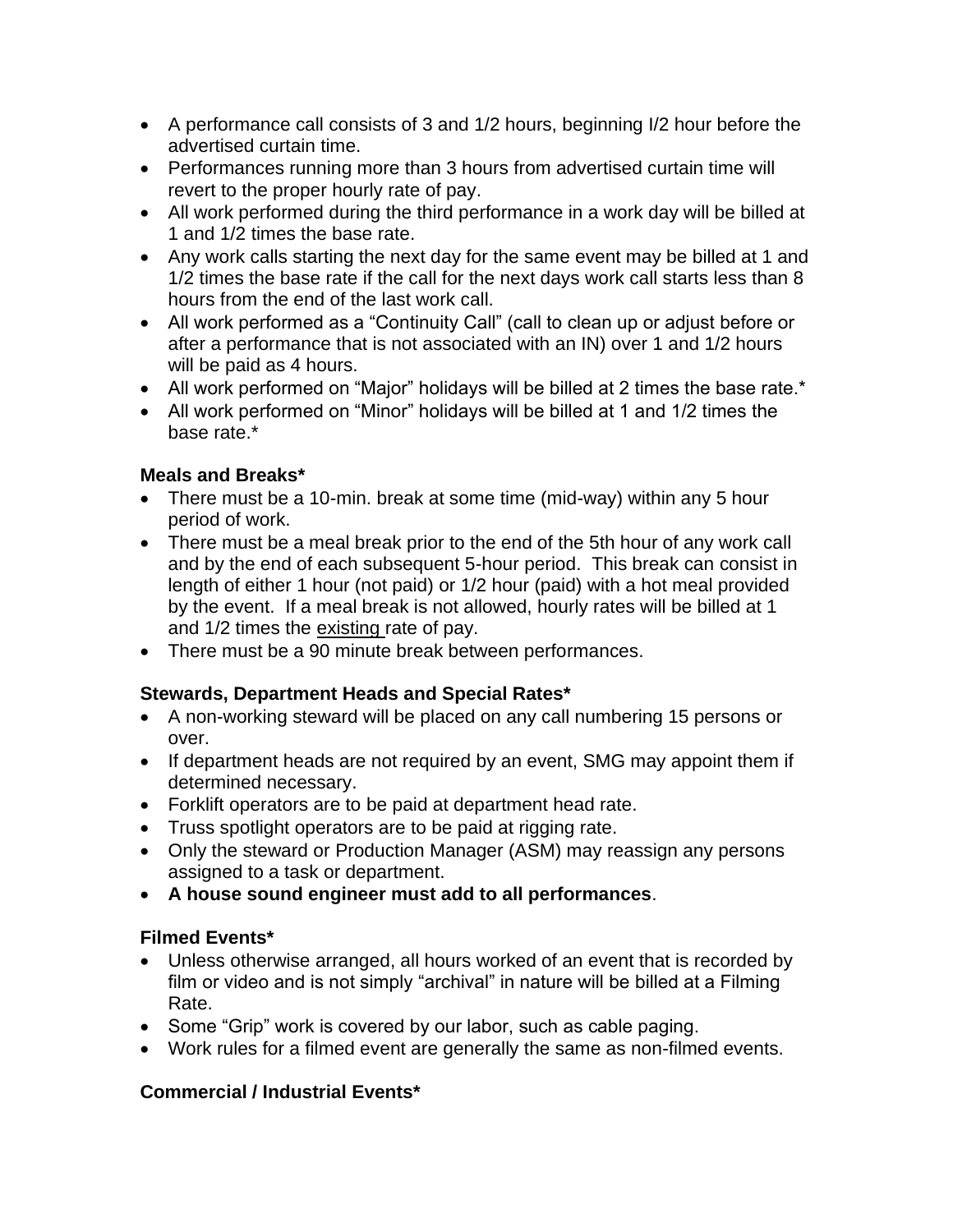(Product oriented event presented as demonstration, sales promotion, direct sales or introduction of a product)

>All work calls, other than Performances and Outs shall be billed at a minimum of 8 hours.

- All Outs will be billed at a 6-hour minimum.
- All hours worked over 8 hours in a day, over 40 hours in a week (Monday through Saturday 5pm), after Saturday 5pm or Sunday until 5pm will be billed at 1 and 1/2 times the base rate.
- All hours between 12am and 8am will be billed at double the base rate.
- All hours worked after Sunday 5pm until Monday will be billed at double the base rate.
- All calls beginning before 6am will be billed at double the base rate until a break of 8 hours is called.
- A Performance (not a rehearsal) consists of a 3 hour period. All hours over performance will be billed at the applicable hourly rate.
- Meal breaks must be scheduled between the 3rd and 5th hour of work. If not, meal penalty will be billed at the base hourly rate plus the prevailing hourly rate. (Other conditions regarding meals and breaks are the same as above).
- All work performed after a 1 hour break will be billed at a minimum of 3 hours.
- Holidays\*

**\* Please contact SMG Production Manager Bryan McCoy for more information.** (904) 633-6192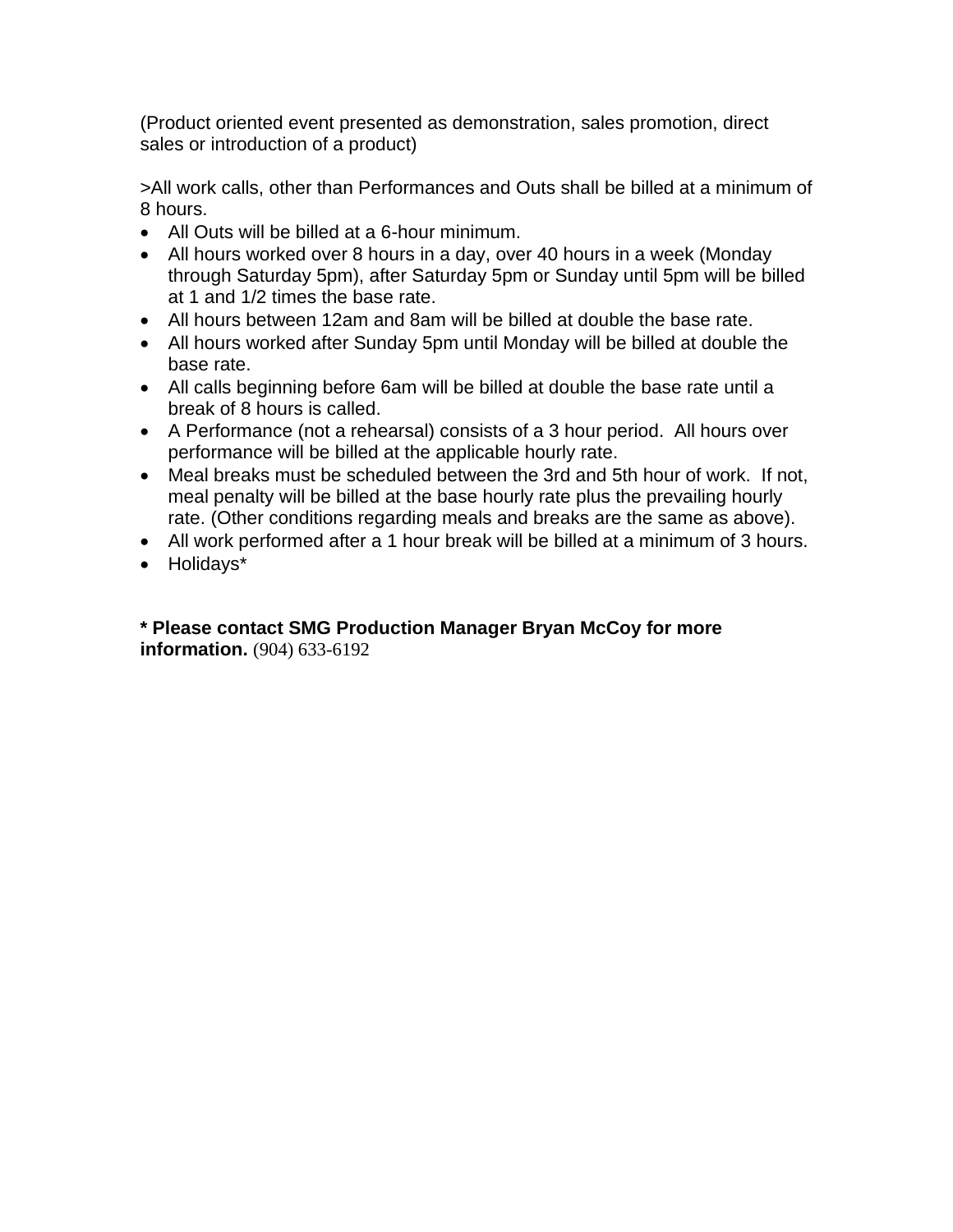# **Contact Information 904-633-6110**

**Facility Director Stacy Aubrey Ph. (904) 633-6192 [SAubrey@asmjax.com](mailto:SAubrey@asmjax.com)**

**Production Manager Bryan L. McCoy Ph. (904) 633-6192 Cell (904) 566-4847 [BMcCoy@asmjax.com](mailto:BMcCoy@asmjax.com)**

**Event Manager Cindy Harmon Ph. (904) 633-6194 [CHarmon@asmjax.com](mailto:CHarmon@asmjax.com)**

**Operations Supervisor Craig Manning Ph. (904) 630-4045 [CManning@asmjax.com](mailto:CManning@asmjax.com)**

**Event Coordinator Bridget Andrews Ph. (904.633.6124) BAndrews@asmjax.com**